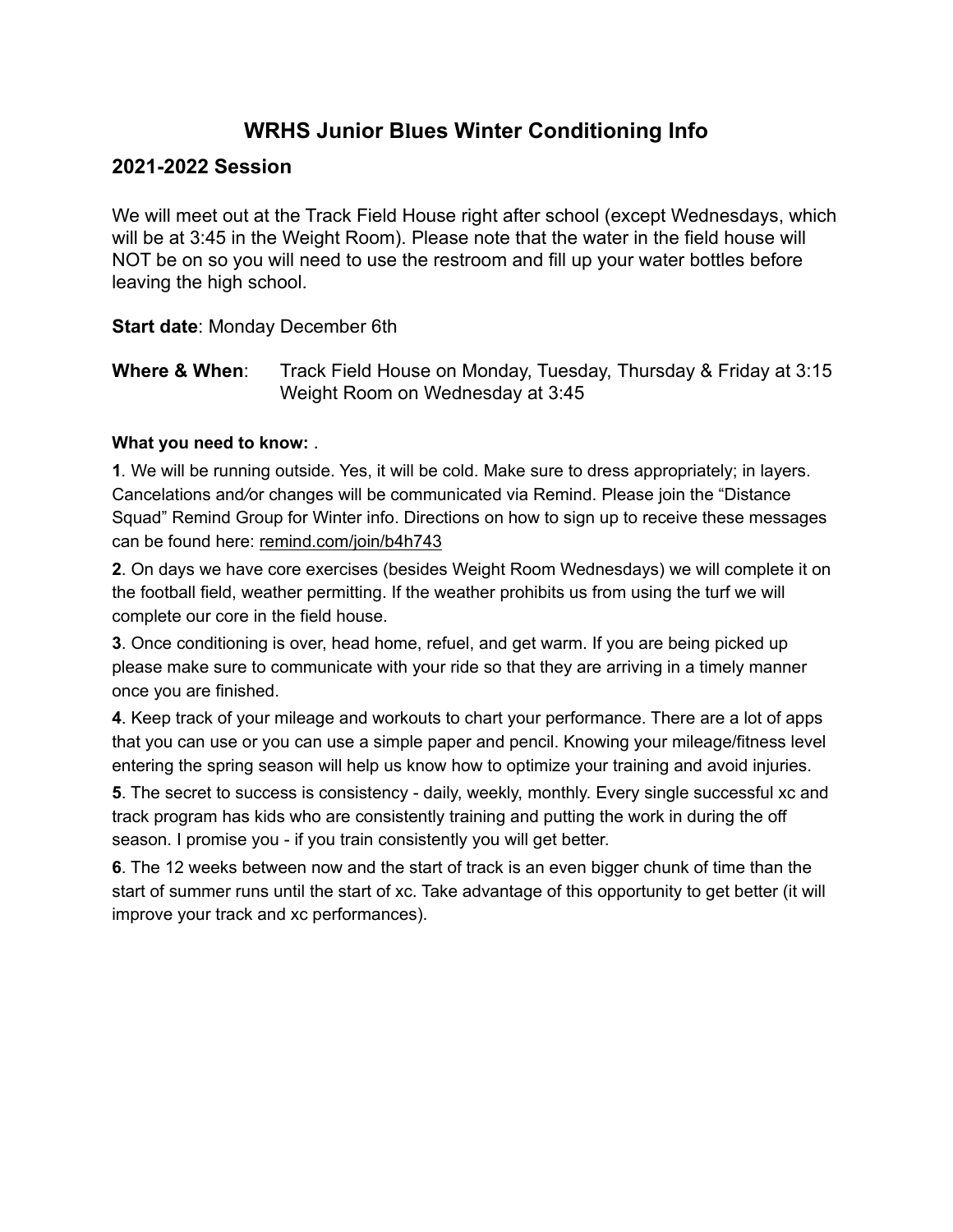#### **What you will need:**

**1**. Running shoes! If you bought shoes during the summer or beginning of cross country season, it is time to get new ones. I understand it is an investment but trust me, it is worth it! A good pair of running shoes is your first line of defense against injuries.

**2**. Warm clothes! We will be running outside. The best way to stay warm is to wear lots of layers. Make sure you have hats and gloves too.

**3**. A running watch. There are lots of fancy watches but a \$10 one will get the job done too. Please get a watch!

**4**. A positive attitude. The winter can be a grind, it is important that we maintain a positive culture and encourage each other! The team's success is dependent upon everyone doing their part.

**5**. Goals. Short term and long term. What do you hope to accomplish this winter and spring!? Start to think about it now. Don't wait until track starts to make goals because if you are doing it right, there are probably steps you need to take this winter to ensure you give yourself an opportunity to accomplish them.

## There are 12 weeks until Track starts. That gives you 84 days to improve through training.

If you run every day at winter runs you will have 60 days to improve.

If you run 6 days a week you have *7*2 days (and you give up 12 days of training).

- ...5 days a week you have 60 days (and you give up 24 days of training).
- ...4 days a week you have 48 days *(*and you give up 36 days of training).
- ...3 days a week you have 36 days (and you give up 48 days of training).

...2 days a week you have 24 days (and you give up 60 days of training).

Always assume the competition is doing the maximum amount of work to prepare to beat you*.* We are the returning Girls and Boys City Champions. The work we put in now is how we earn more City Titles, and gives us the opportunity to be competitive at the League and State Levels. You might not be able to run all 84 days but it is important to be as consistent as possible.